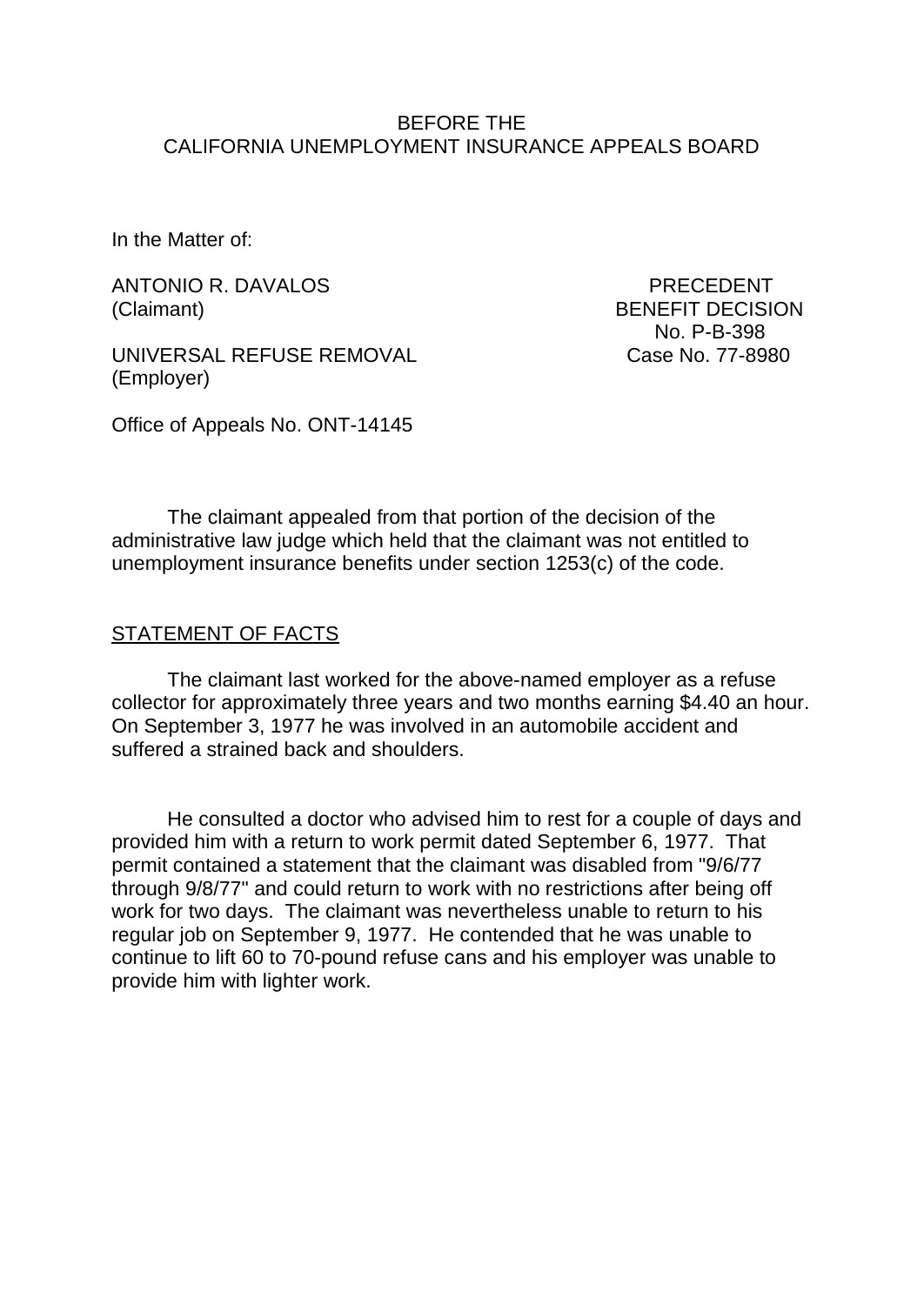The claimant did not return to work and he filed a claim for unemployment compensation benefits effective September 11, 1977. The Department issued a determination on September 30, 1977 which disqualified the claimant for benefits under section 1256 of the code on the ground he voluntarily left his most recent work without good cause. A ruling relieved the employer's account of charges. The claimant filed an appeal of that adverse determination on October 6, 1977 and stated as the grounds for that appeal that he was entitled to benefits "Because I am without work for a month as I could not go seek work." (Underlining added)

On October 10, 1977 the claimant consulted a second doctor. Thereafter, he filed a claim for disability benefits. On October 18, 1977, he signed a Claim Statement of Employee on which he certified that the first day he was too sick to work was September 4, 1977 and that he had not recovered from his disability. The claimant's doctor had certified on October 17, 1977 that he had attended the claimant from October 10, 1977; that his disability commenced on September 4, 1977; and that he estimated the claimant's disability should end on November 17, 1977. The claimant has received disability benefits beginning October 10, 1977 and continuing through the date of the hearing.

The Department issued a subsequent determination on October 24, 1977 which held the claimant was ineligible for benefits under section 1253(c) of the code beginning September 11, 1977 and continuing until the disqualifying conditions no longer exist on the ground he was not able to work because of the injuries suffered in an auto accident. Before the time limit within which to appeal that determination had expired, the local office of appeals scheduled a hearing to be held on November 16, 1977. A notice of hearing was mailed to the claimant on October 31, 1977 which informed him that the issues to be heard at the hearing included not only his disqualification under section 1256 of the code but also his eligibility for benefits under section 1253(c) of the code.

A hearing was held on November 16, 1977 and the administrative law judge issued his decision on November 17, 1977 holding the claimant was not disqualified for benefits under section 1256 of the code and that the employer's account was subject to charges. The Department's determination that the claimant was ineligible for benefits under section 1253(c) of the code was affirmed. No appeal has been taken from that portion of the administrative law judge's decision holding the claimant was not disqualified for benefits under section 1256 of the code and that the employer's account was subject to charges.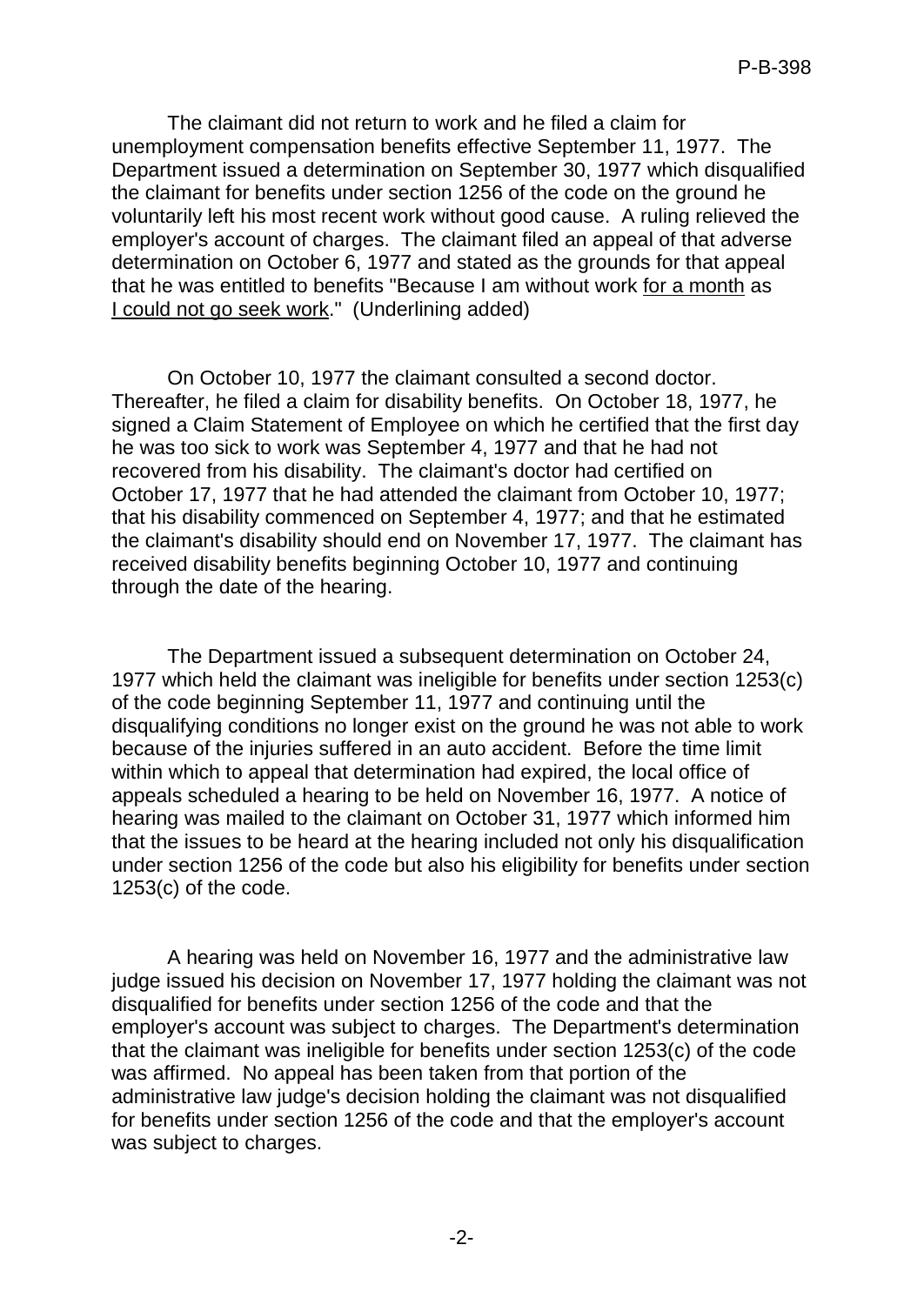Although he appealed his disqualification for benefits under section 1256 of the code on the ground he was unable to seek work, the claimant contended at the hearing he had looked for other jobs but had only three or four iob interviews. The claimant asserts he is eligible for unemployment insurance benefits from September 11, 1977 to the time he became entitled to the payment of disability benefits beginning October 10, 1977.

### REASONS FOR DECISION

Section 1253(c) of the Unemployment Insurance Code provides that a claimant is eligible to receive benefits with respect to any week only if "he was able to work and available for work for that week."

Section 2625 of the Unemployment Insurance Code provides that unemployment compensation disability benefits are payable to individuals eligible to receive such benefits.

Section 2626 of the Unemployment Insurance Code provides that an individual shall be deemed disabled in any day in which, because of his physical or mental condition, he is unable to perform his regular or customary work.

Section 2628 of the code provides that an individual is not eligible for disability benefits for any period for which he has received or is entitled to receive unemployment benefits.

The provisions for the payment of disability benefits and unemployment insurance benefits are mutually exclusive. In Appeals Board Decision No. P-B-369 the Board stated: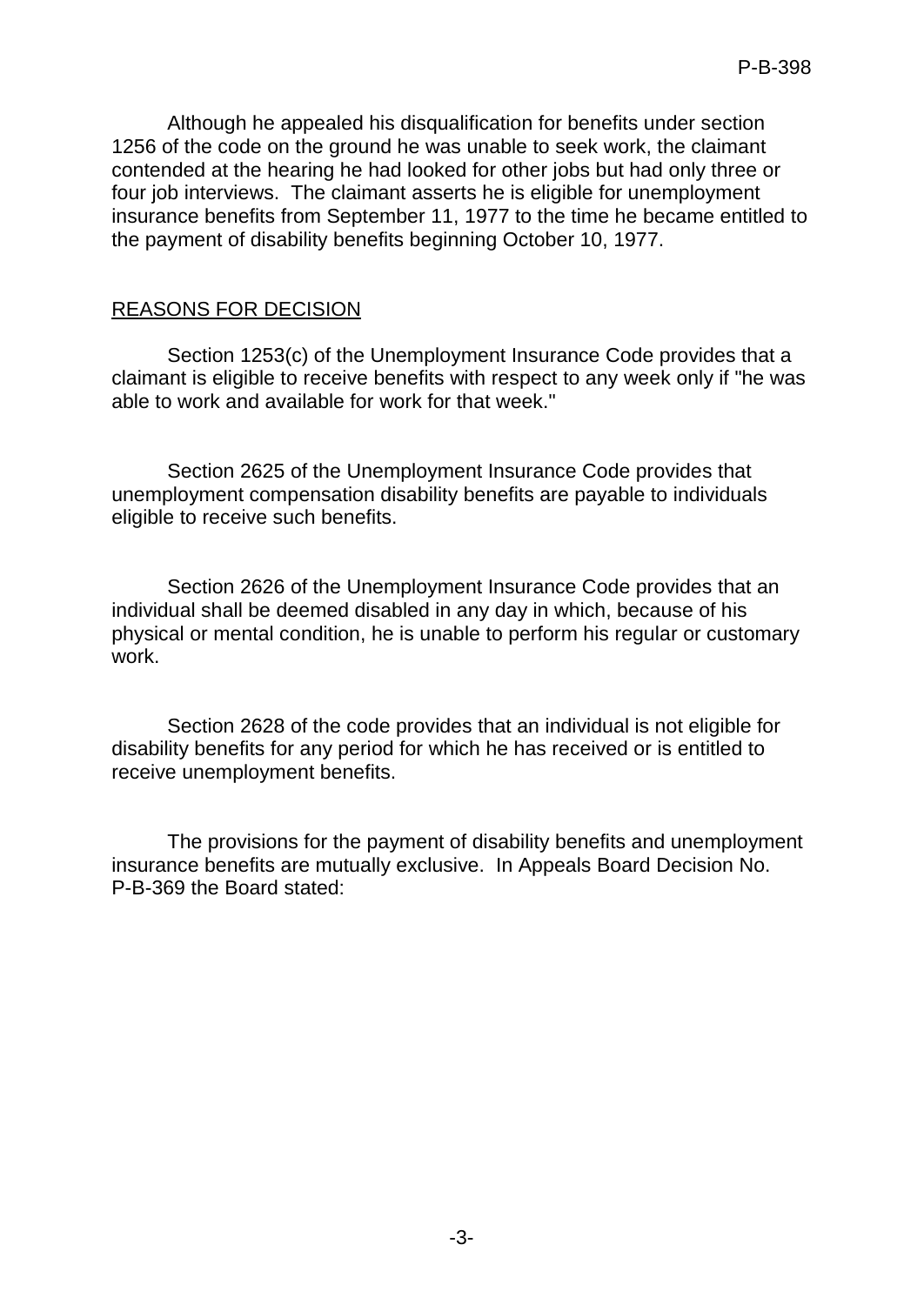". . . Both forms of benefits are part of a comprehensive, integrated program of social insurance which, together with workers' compensation, are designed to alleviate the burden of a loss of wages by a particular employee during a particular period of time. They are interrelated by the common principle of permitting only a single recovery of benefits at one time (California Compensation Insurance Company v. Industrial Accident Commission (1954), 128 Cal. App. 2d 797, 276 P. 2d 148)."

Therefore, if the claimant has been continuously disabled since his accident on September 3, 1977 and could have successfully applied for disability benefits after that date, he is not eligible for unemployment insurance benefits under section 1253(c) for any period in which he was disabled and unable to work.

The claimant certified on October 18, 1977 that he had been continuously disabled since September 4, 1977. The claimant's doctor certified that the claimant was disabled and in his opinion incapable of performing his regular work from September 4, 1977 through an estimated date of November 11, 1977. Notwithstanding the fact the claimant obtained a return to work permit from another doctor who indicated the claimant was able to return to work on September 9, 1977 with no restrictions, the claimant was unable to do so.

The claimant filed a claim for unemployment benefits rather than disability benefits and was initially determined to be disqualified for such benefits by the Department. He applied for disability benefits and began receiving disability benefits October 10, 1977. Thereafter, the Department held him ineligible for unemployment benefits under section 1253(c) of the code because they determined he was unable to work after September 11, 1977.

The claimant has received disability benefits based on his statements and his doctor's certification that he has been continuously disabled since September 4, 1977. The administrative law judge has found the claimant was continuously disabled after his accident on September 3 and unable to work thereafter through the date of the hearing. That finding is not against the weight of the evidence and should therefore be approved (Appeals Board Decision No. P-B-10).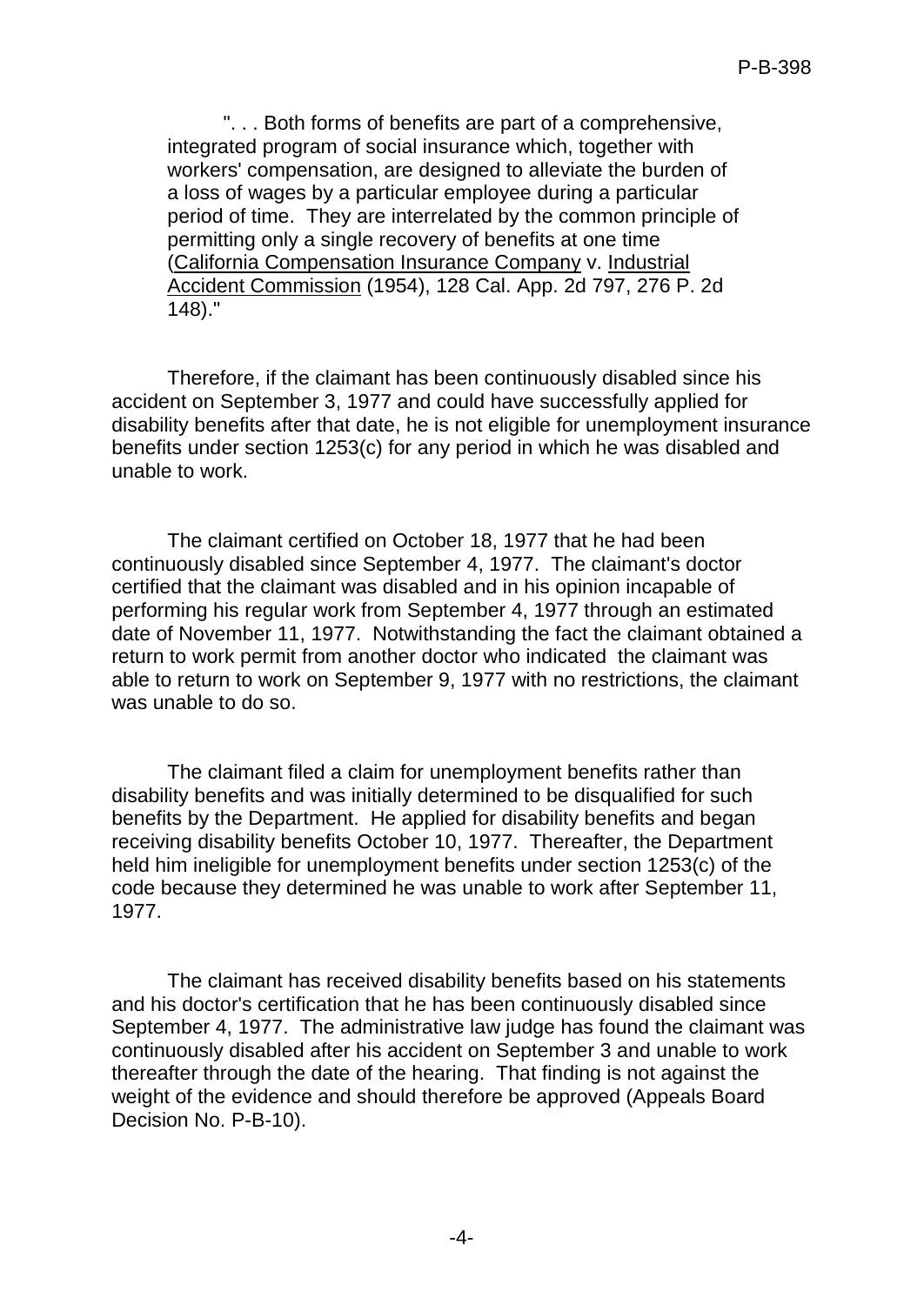We do not believe that the claimant can represent on the one hand he has been continuously disabled since September 4, 1977 for the purpose of filing a disability claim and on the other hand contend he is entitled to unemployment benefits for a portion of that same period during the interval from the onset of that disability until the time he actually started receiving disability benefits. We conclude there is sufficient evidence to sustain a finding that the claimant was continuously disabled after September 3 and that he is not eligible for unemployment benefits under section 1253(c) of the code.

Since the unemployment insurance and the unemployment compensation disability programs are interrelated, we are of the opinion that, where it appears that the claimant might be entitled to benefits under any provision of the Unemployment Insurance Code but the question is which program should pay the benefits, the claimant's eligibility for both types of benefits should be considered. Thus, if it is held that he is not entitled to one, he may be able to receive the other. Where the department is put upon notice that a claimant may have misjudged the type of claim he should file, there appears to be no reason why the department should not withhold its determination on the first claim until the other kind of claim is filed and evaluated so that proper determinations may be based upon full consideration of all factors that will affect the claimant's entitlement to appropriate benefits.

Therefore, this claimant's efforts to secure appropriate benefits under the Unemployment Insurance Code should be considered as one transaction. Since we have concluded that the claimant is ineligible for unemployment benefits under section 1253(c) because he has been unable to work after September 3, 1977, his eligibility for disability benefits should be considered.

The claimant has been receiving disability benefits beginning October 10, 1977. However, there is insufficient evidence to determine if the claimant had good cause to backdate his disability claim to any period prior to October 3, 1977, the effective date of his claim considering the seven-day waiting period required by section 2627. Therefore, that matter is referred to the Department to investigate and determine whether the claimant has good cause to backdate his claim for disability benefits to any period of time after September 3, 1977 to October 3, 1977 and to issue a determination accordingly.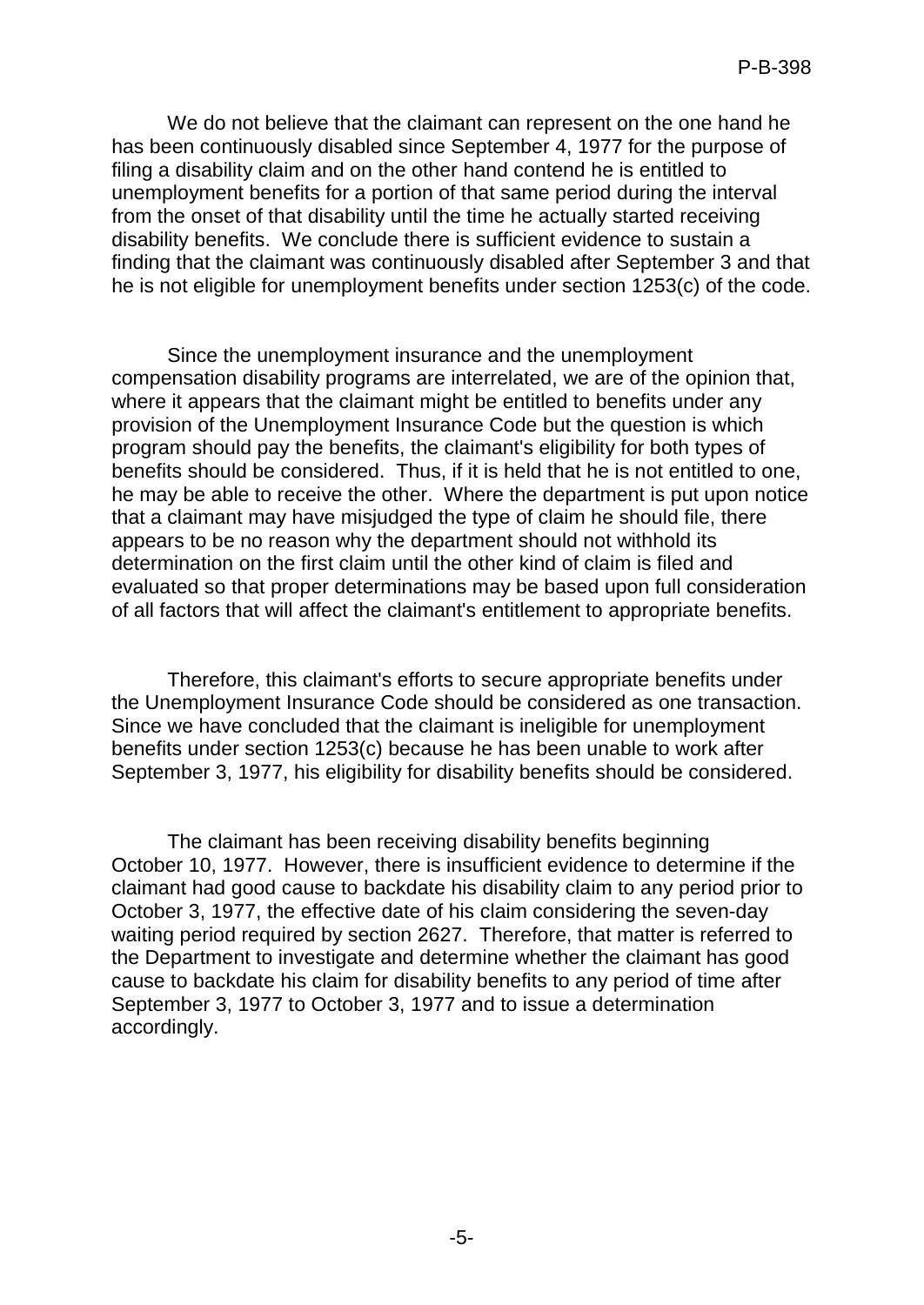## **DECISION**

The appealed portion of the decision of the administrative law judge is affirmed. The claimant is not eligible for benefits under section 1253(c) of the code as provided in the appealed decision. The matter of whether or not the claimant has good cause to backdate his claim for disability benefits to any period of time after September 3, 1977 to October 3, 1977 is referred to the Department to issue a determination from which the claimant has a right to appeal if adverse to his interests.

Sacramento, California, August 10, 1978.

# CALIFORNIA UNEMPLOYMENT INSURANCE APPEALS BOARD

DON BLEWETT, Chairperson

MARILYN H. GRACE

RICHARD H. MARRIOTT

HERBERT RHODES

SEPARATE OPINION - Written Opinion Attached

HARRY K. GRAFE